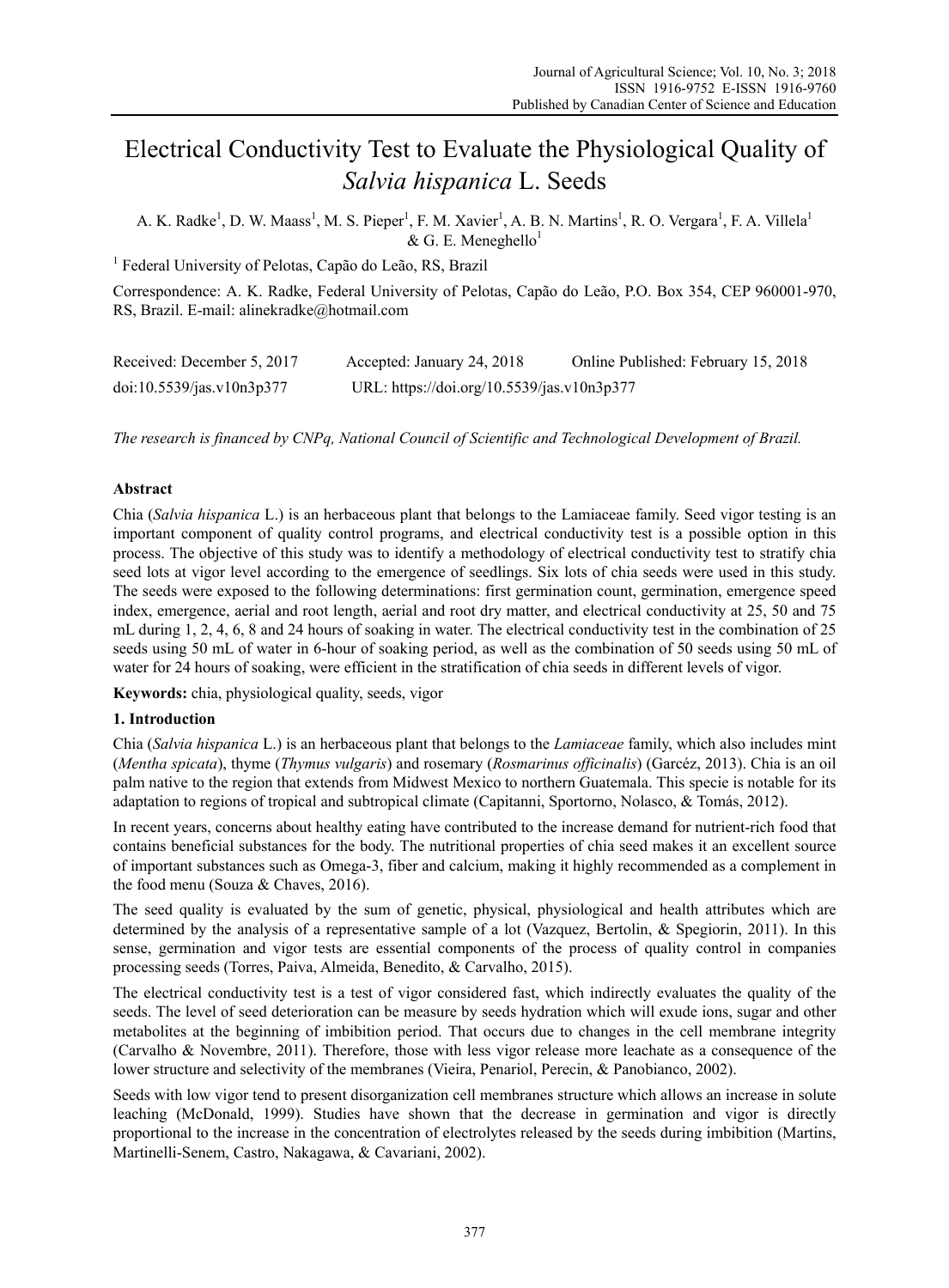Researchers have sought to adapt methodologies for the electrical conductivity test for different species (Cruz et al., 2013). Depending on the species under study, there may be variation in the amount of seed used, volume of deionized water and seed imbibition time (Milani, Menezes, & Lopes, 2012).

The objective of this study was to determine a methodology of electrical conductivity test that stratifies chia seed lots at vigor levels according to the emergence of seedlings.

#### **2. Materials and Methods**

The study was realized at Federal University of Pelotas, Faculty of Agronomy (FAEM/UFPEL) in the Laboratory of Seed Analysis and in the greenhouse. A total of six lots of untreated chia seeds were used, which were evaluated for the following determinations:

Water content—conducted according to RAS (Brazil, 2009), by the greenhouse method at  $105\pm3$  °C, for 24 hours. The results were expressed as a percentage on a wet basis. The water content of the seeds when conducting the conductivity test is an extremely important factor in the standardization of the test methodology, as well as the possibility of obtaining uniform results between laboratories and inside a laboratory, when there is more than one person performing the test (Vieira & Krzyzanowski, 1999).

Germination—200 seeds (four subsamples of 50 seeds) were used for each sample distributed evenly over two sheets of blotting paper inside gerbox-type plastic boxes. The seeds were moistened with water equivalent to 2.5 times their weight. The gerboxs were kept in germinator at 20 °C. Germination counts were performed at four and seven days (Adapted from Stefanello, Neves, Abbad, & Viana, 2015). The results were expressed as mean percentage of normal seedlings for each lot.

First count of the germination—was carried out in conjunction with the germination test and the count was performed at four days.

Emergence of seedlings in greenhouse—four replicates of 50 seeds were used and distributed in plastic trays containing substrate. Irrigations were used whenever necessary to supply water for seed germination and emergence of seedlings. Trays were kept in greenhouse without control of temperature and relative humidity. Evaluation of number of emerged seedlings was performed on the fourteenth day after sowing.

Aerial and root length—four subsamples of 15 seeds were used in each sample. The seeds were sown in the upper third of the germitest paper and moistened with water equivalent to 2.5 times its dry mass. The seeds were kept in germinator at 25 °C (Nakagawa, 1999). The measurement of 10 seedlings were performed on the tenth day after sowing using a millimeter ruler, the result was expressed in centimeters.

Aerial and root dry shoot biomass—10 normal seedlings obtained in the shoot length and root length were evaluated. Samples from each batch were separated into aerial part and root system, packed in identified paper bags and brought to the oven with air circulation at 65 °C for a period of 72 hours (Nakagawa, 1999). After this period, each replicate had the mass weighed on a scale with an accuracy of 0.001 g. Theresults were expressed in milligrams per seedling.

## *2.1 Alternative Test for Physiological Quality Evaluation*

Considering the routine organization of the activities of a seed analysis laboratory, the 24-hour imbibition period is recommended. However, it is important, in work with other species, considered small seeds, such as vegetables, the imbibition period may be less (Vieira & Krzyzanowski, 1999). Thus, tests were carried out with different combinations of time, volume and quantity of seeds.

Electrical conductivity—four seed subsamples were used for each batch. The combination of imbibition periods (1, 2, 4, 6, 8 and 24 hours), deionized water volume (25, 50 and 75 mL) and number of seeds (25 and 50) at imbibition of 20 °C were used in this experiment. In order to have the blank reading for the water, an initial electrical conductivity content of the water was measured. The seed samples were weighed in a precision balance of 0.0001 g, to obtain the seed mass for each sample. After being weighed, the seeds were placed to soak in plastic cups containing deionized water in the pre-established volumes. The cups were kept in a germination room with controlled temperature of 20 °C. The electrical conductivity readings were performed using a device called conductivity meter (model Digimed DM-31). The readings were performed after each combinations of seed number and water volume. The result obtained in the conductivity minus the blank test was divided by the mass of each seed repetition, and expressed in  $\mu$ S cm<sup>-1</sup> g<sup>-1</sup>. The average values obtained for reading in each batch were expressed in  $\mu$ S cm<sup>-1</sup> g<sup>-1</sup>.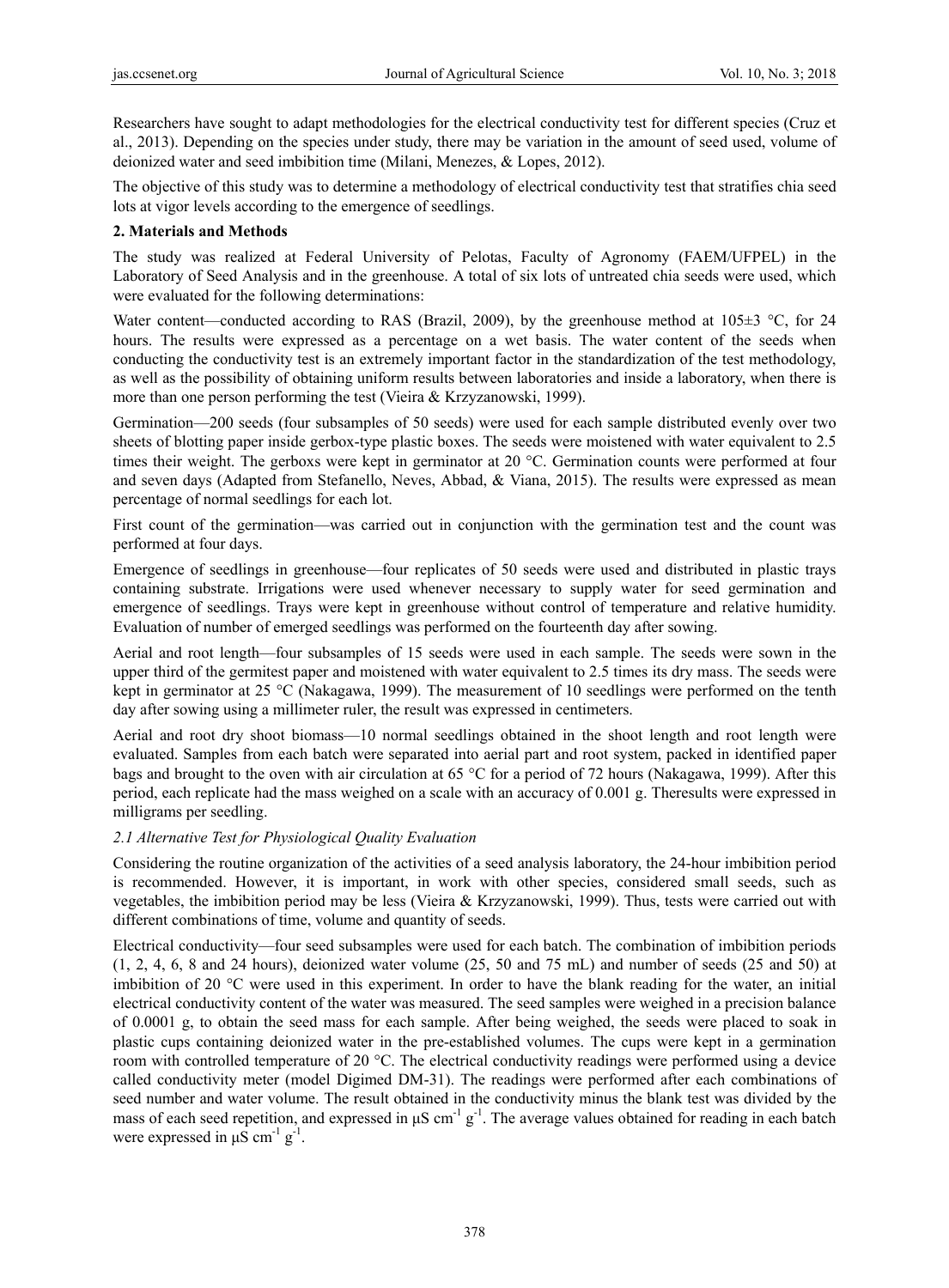## *2.2 Experimental Design*

The experimental design was a completely randomized design with four replications. The Tukey test was performed with 5% probability of error and Pearson correlation analysis was performed to assess the correlation between seedling emergence and the different methodologies for electrical conductivity test.

### **3. Results and Discussion**

Data on the water content of chia seeds were similar for the five batches with variations between 6.8% and 7.0% (Table 1). The water content data was not statistically analyzed and was used only for the initial characterization of chia seed lots.

In the germination test was not possible to verify differences between the lots evaluated (Table 1). In the first germination test, seed lots of chia did not differ for the different levels of vigor. However, the use of other tests were more sensitive and efficient in detecting the first signs of seed deterioration.

Seedling emergence results indicated a significant difference between the lots which allowed the classification of lots 3 and 6 as the ones with the greatest vigor with seedling emergence of 96%. Lots 1, 2, 4 and 5 had lower vigor with emergence of seedlings around 84% (Table 1). Seedling emergence can be considered as the main reference for the stratification of seed lots at vigor levels, which can be understood by the amount of energy a seed has available for rapid and uniform germination with adequate establishment of seedlings under various environmental conditions (Souza, Villela, & Aumonde, 2013).

Length of aerial part was possible to identify lot 6 as being the most vigorous when compared with the others lots in this study. In the other hand, the root length and dry shoot phytomass of aerial part showed similar distribution of chia lots, where lots 3 and 6 had superior quality. However, in the evaluation of root dry matter all lots showed similar results.

| Table 1. Initial quality of seed lots of chia seeds by water content (WC), germination test (G), first germination |
|--------------------------------------------------------------------------------------------------------------------|
| count (FGC), seedling emergence (SE), shoot length (SL), root length (RL), dry matter (DM) and root dry matter     |
| (RDM) of six seed lots                                                                                             |

| Lote           | WC             | G(%) | FGC $(\% )$ | SE(%) | $SL$ (cm) | $RL$ (cm) | DM(mg)      | $RDM$ (mg) |
|----------------|----------------|------|-------------|-------|-----------|-----------|-------------|------------|
|                | 7.0            | 90 A | 77 A        | 81 B  | 3.76 B    | 4.54 AB   | $0.0515$ AB | 0.0905 A   |
| 2              | 6.8            | 88 A | 76 A        | 87 B  | 3.76 B    | $4.52$ AB | 0.0442 B    | 0.0997 A   |
| 3              | 6.9            | 94 A | 84 A        | 95 A  | 4.38 AB   | 5.23 A    | 0.0570A     | 0.1125A    |
| $\overline{4}$ | 6.9            | 89 A | 77 A        | 85 B  | 3.82 B    | 3.83 B    | $0.0500$ AB | 0.0977 A   |
|                | 7.0            | 87 A | 76 A        | 84 B  | $4.19$ AB | 4.31 AB   | 0.0432 B    | 0.0982 A   |
| 6              | 7.0            | 96 A | 82 A        | 96 A  | 4.70A     | 4.98 A    | 0.0550 A    | 0.1245 A   |
| CV(%)          | $\blacksquare$ | 4.36 | 5.98        | 4.09  | 8.70      | 9.33      | 8.61        | 15.48      |

*Note*. WC = water content;  $G =$  germination test;  $FGC =$  first germination count;  $SE =$  seedling emergence;  $SL =$ shoot length; RL = root length; DM = dry matter; RDM = root dry matter. Averages followed by the same letter in the column do not differ statistically by Tukey test at 5% probability. CV: coefficient of variation.

In Table 2 shows the results for 25 seeds in the treatments of 25, 50 and 75 mL during 1 hour of imbibition., There was not differences for the seed lots for the different vigor levels. This fact could be attributed to the relatively short period of time which was not enough for membrane organization and release of leachate. In a study with sesame seeds, Torres and Bezerra Neto (2009) found that for the various combinations, water volume/temperature/ imbibition period, generally indicated an increase in the amount of leached electrolytes in the range of 1 to 24 hours, as the imbibition period increased.

For the electrical conductivity test using 25 seeds and 25 mL of water volume for the seed imbibition there was no stratification of the lots (Table 2). Regarding the vigor, similarly to the emergency test, by means of the test of electrical conductivity as clearly as observed in the combination of 25 seeds 50 mL<sup>-1</sup> of distilled water for 6 hours of soaking.

A more precise analysis of seed quality requires a complementation of the information supplied by the germination with vigor tests to allow selection of the best lots for commercialization and sowing (Araujo et al., 2011).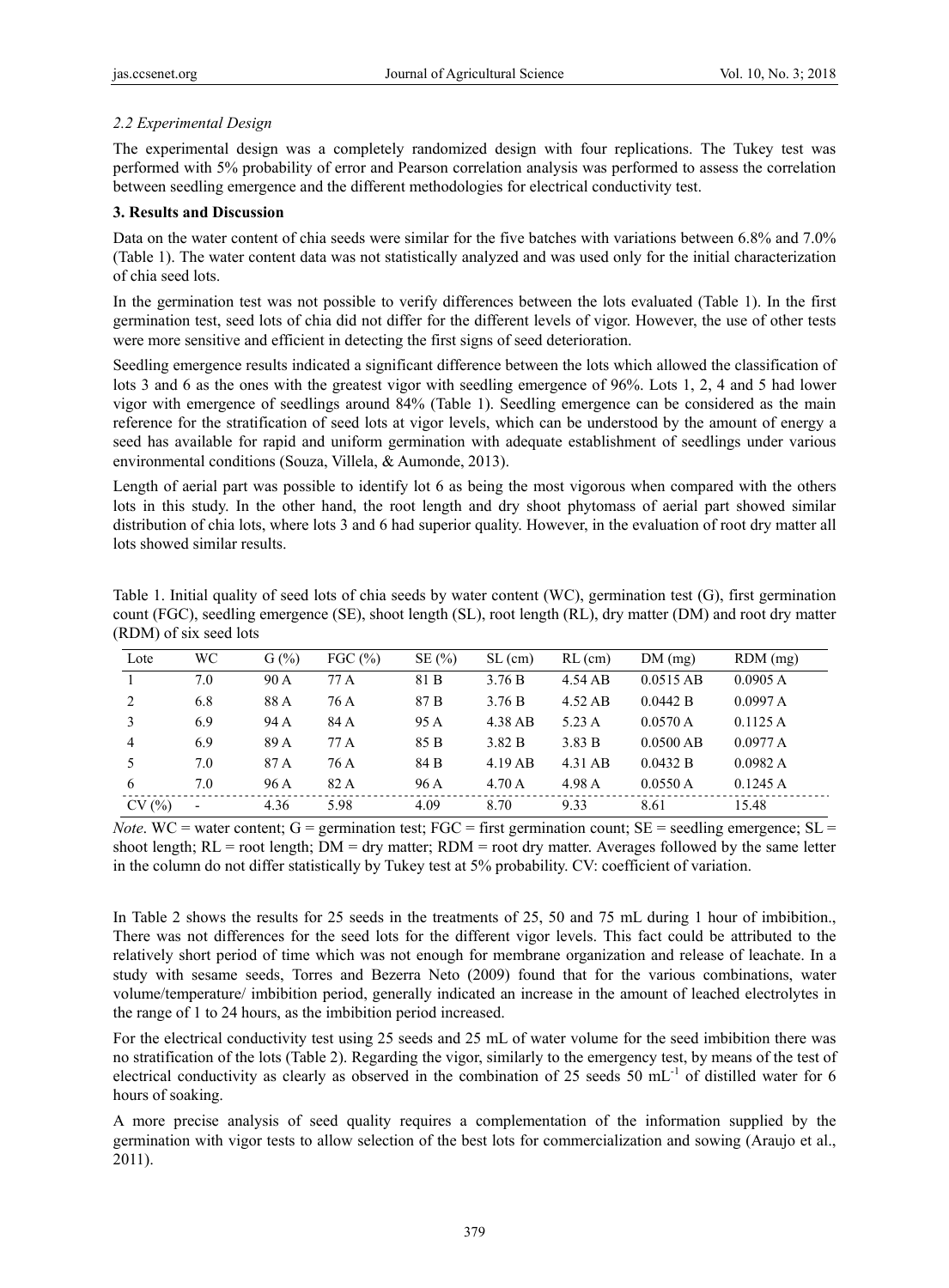| Lots           | Period of soaking (hours) |                |                |             |             |             |  |  |  |
|----------------|---------------------------|----------------|----------------|-------------|-------------|-------------|--|--|--|
|                | $\mathbf{1}$              | $\overline{c}$ | $\overline{4}$ | 6           | 8           | 24          |  |  |  |
| 25 mL          |                           |                |                |             |             |             |  |  |  |
| 1              | 365.846 A                 | 411.157 AB     | 428,000 A      | 462.53 A    | 487.405 AB  | 561.355 AB  |  |  |  |
| 2              | 401.207 A                 | 406.578 AB     | 432.058 A      | 475.603 A   | 528.077 B   | 607.817 B   |  |  |  |
| 3              | 322,000 A                 | 379.026 A      | 404.547 A      | 447.968 A   | 464.679 A   | 534.633 AB  |  |  |  |
| 4              | 364.395 A                 | 408.452 AB     | 418.345 A      | 453.804 A   | 453.983 A   | 518.782 A   |  |  |  |
| 5              | 388.042 A                 | 438.100 B      | 440.172 A      | 477.842 A   | 493.662 AB  | 580.001 AB  |  |  |  |
| 6              | 345.288 A                 | 391.190 A      | 405.585 A      | 439.952 A   | 460.237 A   | 531.112 AB  |  |  |  |
| CV(%)          | 11.169                    | 4.37           | 4.79           | 5.36        | 4.67        | 7.01        |  |  |  |
| 50 mL          |                           |                |                |             |             |             |  |  |  |
| 1              | 99.098 A                  | 146.689 A      | 230.083 BC     | 276.323 B   | 309.782 AB  | 460.403 ABC |  |  |  |
| $\overline{2}$ | 89.673 A                  | 149.931 A      | 235.210 C      | 283.395 B   | 322.172 B   | 477.066 C   |  |  |  |
| 3              | 90.260 A                  | 136.503 A      | 201.929 AB     | 256.082 A   | 294.591 AB  | 419.995 A   |  |  |  |
| 4              | 96.193 A                  | 142.083 A      | 219.015 ABC    | 265.594 B   | 289.901 AB  | 474.366 BC  |  |  |  |
| 5              | 91.608 A                  | 146.597 A      | 224.668 ABC    | 277.521 B   | 305.000 AB  | 437.495 ABC |  |  |  |
| 6              | 89.976 A                  | 137.631 A      | 209.272 A      | 247.754 A   | 286.110 A   | 428.679 AB  |  |  |  |
| CV(%)          | 5.91                      | 4.51           | 4.03           | 3.15        | 4.82        | 4.64        |  |  |  |
| 75mL           |                           |                |                |             |             |             |  |  |  |
| 1              | 37.434 A                  | 63.695 A       | 92.95 A        | 126.281 ABC | 149.928 ABC | 237.198 B   |  |  |  |
| 2              | 41.635 A                  | 66.822 A       | 101.661 B      | 137.382 C   | 158.239 C   | 247.071 B   |  |  |  |
| 3              | 36.309 A                  | 59.023 A       | 90.337 A       | 121.530 AB  | 144.586 AB  | 236.977 B   |  |  |  |
| 4              | 38.049 A                  | 62.262 A       | 93.53 AB       | 124.451 AB  | 148.421 ABC | 238.421 B   |  |  |  |
| 5              | 35.894 A                  | 58.392 A       | 93.08 A        | 127.560 BC  | 150.337 BC  | 248.795 B   |  |  |  |
| 6              | 36.721 A                  | 58.655 A       | 87.45 A        | 116.108 A   | 138.047 A   | 222.026 A   |  |  |  |
| CV(%)          | 9.66                      | 6.25           | 3.98           | 3.98        | 3.63        | 2.73        |  |  |  |

Table 2. The average electrical conductivity data ( $\mu$ S cm<sup>-1</sup> g<sup>-1</sup>) using the combinations 25 seeds 25, 50 and 75  $mL^{-1}$  per 1, 2, 4, 6, 8 and 24 hours of imbibition at 20 ° C of six lots of chia seeds

*Note*. Averages followed by the same letter in the column do not differ statistically by Tukey test at 5% probability. CV: coefficient of variation.

In the combination of 25 seeds 50 mL<sup>-1</sup> of deionized water in the 6-hour periods as well as 50 seeds per 24 hours (Table 3), we highlighted lots 3 and 6 as the most vigorous and lots 1, 2, 4 and 5 as vigor, according to the physiological characterization of the seed lots using the seedling emergence test (Table 1).

During the imbibition process, seeds with low vigor require a greater amount of nutrients such as sugars, amino acids and fatty acids which are essential for the restoration of cell membranes and reactivation of metabolism. Thus, seeds with lower physiological potential tend to present higher leaching of inorganic ions and enzymes (Vanzolini & Nakagawa, 2005).

For the combination of 25 seeds or 50 seeds using 75 mL of deionized water, it was not possible to stratify lots similar to the seedling emergence test.

According to the reduction of water volume in the electrical conductivity test, the number of seeds and the imbibition period were constant. Increase in leaching values was observed. These results are similar to those observed by Torres and Pereira (2010) in arugula seeds. The leachate values decreased as the water volume increased in the test a fact attributed to the dilution caused by the increase in the amount of water used to imbibe the seeds.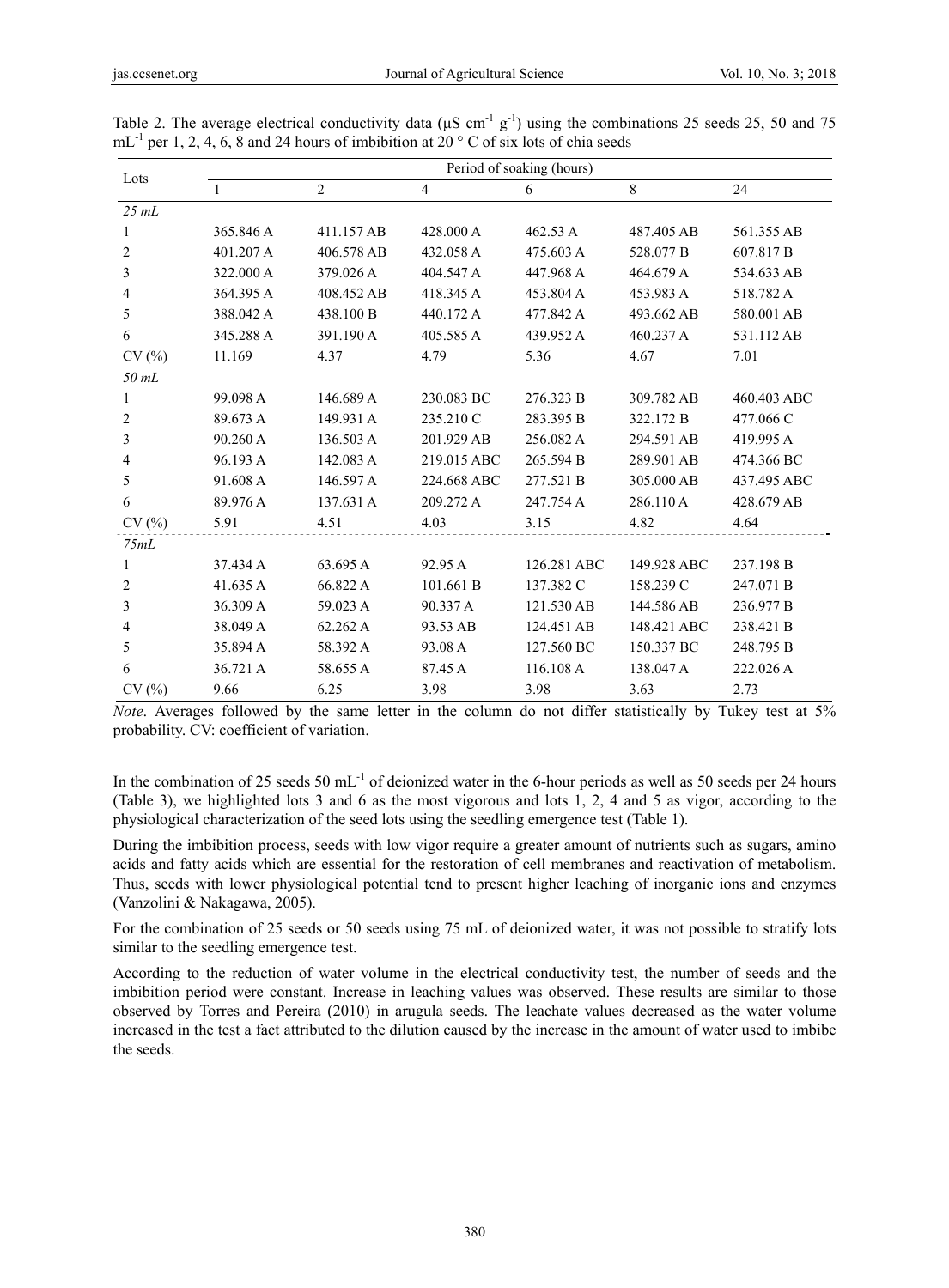| Lots  | Period of soaking (hours) |                |                |            |            |            |  |  |
|-------|---------------------------|----------------|----------------|------------|------------|------------|--|--|
|       | $\overline{1}$            | $\overline{2}$ | $\overline{4}$ | 6          | 8          | 24         |  |  |
| 25 mL |                           |                |                |            |            |            |  |  |
| 1     | 647.992 AB                | 687.159 B      | 724.323 AB     | 789.905 BC | 802.060 BC | 859.054 B  |  |  |
| 2     | 651.149 AB                | 732.911 B      | 795.396 B      | 705.859 BC | 808.793 BC | 905.408 BC |  |  |
| 3     | 545.434 A                 | 587.038 A      | 610.978 A      | 662.084 A  | 686.041 A  | 764.055 A  |  |  |
| 4     | 673.101 AB                | 738.481 B      | 780.396 B      | 833.253 C  | 858.946 C  | 969.059 C  |  |  |
| 5     | 689.912 C                 | 706.576 B      | 758.283 B      | 794.167 BC | 813.571 BC | 935.389 BC |  |  |
| 6     | 616.945 B                 | 693.179 B      | 717.831 AB     | 750.335 AB | 772.158 B  | 857.331 B  |  |  |
| CV(%) | 4.73                      | 5.64           | 6.93           | 4.5        | 4.79       | 4.16       |  |  |
| 50 mL |                           |                |                |            |            |            |  |  |
| 1     | 186.584 C                 | 255.930 CD     | 388.825 CD     | 478.208 C  | 521.3 BC   | 712.462 B  |  |  |
| 2     | 144.721 AB                | 230.977 BC     | 360.906 BC     | 436.078 BC | 501.939 BC | 730.775 B  |  |  |
| 3     | 134.450 A                 | 193.766 A      | 308.229 A      | 353.97 A   | 409.694 A  | 575.487 A  |  |  |
| 4     | 189.707 C                 | 275.411 D      | 406.402 D      | 478.105 C  | 540.044 C  | 759.905 B  |  |  |
| 5     | 163.520 BC                | 245.230 CD     | 372.563 BC     | 444.985 BC | 526.010 A  | 744.714 B  |  |  |
| 6     | 141.778 AB                | 209.702 AB     | 330.503 AB     | 385.714 AB | 454.956 AB | 652.493 A  |  |  |
| CV(%) | 7.35                      | 6              | 5.59           | 6.33       | 6.41       | 4.5        |  |  |
| 75mL  |                           |                |                |            |            |            |  |  |
| 1     | 30.285 A                  | 64.124 A       | 132.203 B      | 161.688 AB | 219.027 B  | 343.288 B  |  |  |
| 2     | 44.572 B                  | 83.895 AB      | 131.162 B      | 169.932 AB | 204.178 AB | 330.108 AB |  |  |
| 3     | 28.318 A                  | 61.935 A       | 109.930 A      | 159.158 AB | 187.848 A  | 299.858 A  |  |  |
| 4     | 49.938 B                  | 93.874 B       | 116.760 AB     | 167.688 AB | 206.786 AB | 324.384 AB |  |  |
| 5     | 41.119 B                  | 64.495 A       | 112.712 A      | 178.993 B  | 195.604 AB | 326.479 AB |  |  |
| 6     | 29.472 A                  | 67.481 A       | 113.419 A      | 144.668 A  | 188.490 A  | 298.826 A  |  |  |
| CV(%) | 12.31                     | 16.01          | 5.97           | 8.71       | 6.24       | 5.45       |  |  |

Table 3. Average electrical conductivity data ( $\mu$ S cm<sup>-1</sup> g<sup>-1</sup>) using the combinations 50 seeds 25, 50 and 75 mL<sup>-1</sup> per 1, 2, 4, 6, 8 and 24 hours of imbibition at 20 °C of five lots of chia seeds

*Note*. Averages followed by the same letter in the column do not differ statistically by Tukey test at 5% probability. CV: coefficient of variation.

The correlation results between electrical conductivity in combination of 25 seeds with 25 and 50 mL, and 50 seeds with 25 and 50 mL between most immersion periods and seedling emergence data indicated a significant correlation between the tests (Table 4).

The combination of 25 seeds 50  $mL^{-1}$  for 6 hour imbibition period had significant correlation with seedling emergence test, this result agrees with the data in Table 3. Thus, it was estimated that the electrical conductivity test can be used instead of emergence of field seedlings for chia seeds. The advantage of this test is that it can be carried out in a shorter period of time. This occurrence is in agreement with Torres, Paiva, Almeida, Benedito, and Carvalho (2015) when reporting that the electrical conductivity test showed a highly significant correlation with the seedling emergence test in the field for *Coriandrum sativum* L., Portuguese, Super Verdão, Tabocas and Verdão.

In the present study, the fact that there are reduced and non-significant correlation coefficients between the different electrical conductivity and seedling emergence tests does not lead to the discarding of this test for future works on chia seeds.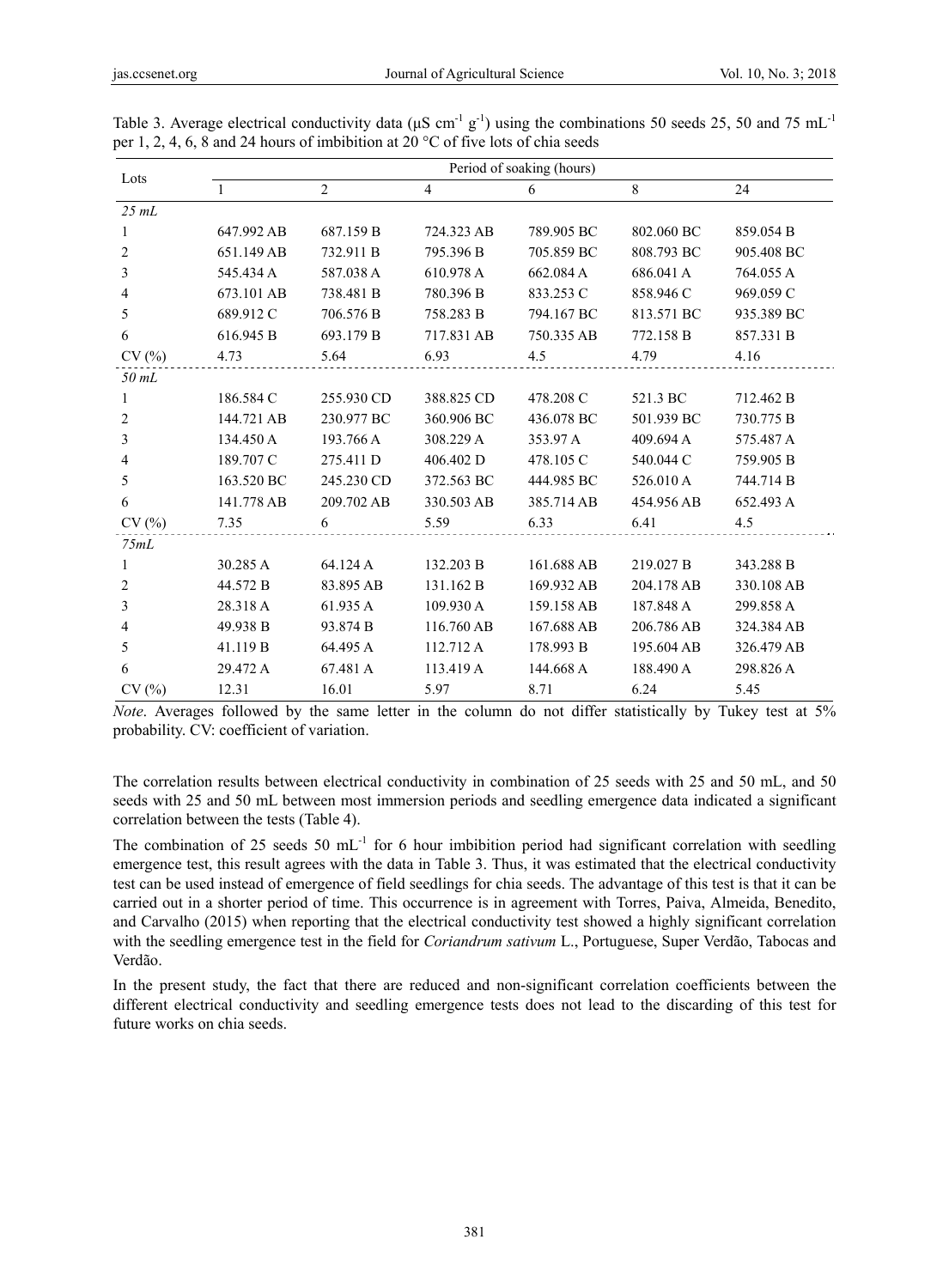|                   | Emergence             |                       |                       |                 |                       |                       |  |
|-------------------|-----------------------|-----------------------|-----------------------|-----------------|-----------------------|-----------------------|--|
| Period of soaking |                       | 25 seeds              |                       | 50 seeds        |                       |                       |  |
|                   | $25 \text{ mL}$       | 50 mL                 | $75 \text{ mL}$       | $25 \text{ mL}$ | $50 \text{ mL}$       | $75 \text{ mL}$       |  |
| 1 <sub>h</sub>    | $-0.49*$              | $-0.34$ <sup>ns</sup> | $-0.59**$             | $-0.64**$       | $-0.67**$             | $-0.04^{\text{ns}}$   |  |
| 2 <sub>h</sub>    | $-0.66**$             | $-0.43*$              | $-0.34$ <sup>ns</sup> | $-0.43*$        | $-0.67**$             | $-0.22$ <sup>ns</sup> |  |
| 4h                | $-0.53**$             | $-0.49*$              | $-0.40^{\text{ns}}$   | $-0.48**$       | $-0.68**$             | $-0.34$ <sup>ns</sup> |  |
| 6h                | $-0.53**$             | $-0.67**$             | $-0.47*$              | $-0.59**$       | $-0.71**$             | $-0.41*$              |  |
| 8h                | $-0.37$ <sup>ns</sup> | $-0.23$ <sup>ns</sup> | $-0.51*$              | $-0.59**$       | $-0.63**$             | $-0.43*$              |  |
| 24h               | $-0.30^{\text{ns}}$   | $-0.51*$              | $-0.61**$             | $-0.51**$       | $-0.24$ <sup>ns</sup> | $-0.49*$              |  |

Table 4. Pearson correlation coefficient (r) between the results of the electrical conductivity tests in the combinations 25 seeds 25, 50 and 75  $mL<sup>-1</sup>$ , 50 seeds 25, 50 and 75  $mL<sup>-1</sup>$  per 1, 2, 4, 6, 8 and 24 hours of imbibition, with the emergence test of chia seedlings

*Note*. <sup>ns</sup> not significant, \*\* significant at 1% and \* significant at 5% probability.

In a general analysis of the results, the combination with 25 seeds with 50 mL of water at 20 °C for 6 hours and the combination of 50 seeds with 50 mL of water at 20 °C for 24 hours were adequate to conduct the conductivity test in chia seeds. In a study with canola seeds, Milani, Menezes, and Lopes (2012), verified that the electrical conductivity test was efficient to evaluate the physiological potential of canola seeds, under the combination of 50 seeds immersed in 25 mL of deionized water. In this context, we estimated the standardization of an electrolyte leaching test, using a smaller number of seeds and a quantity of water that favors the leachate reading without any over or underestimation of values in shorter periods of time and compatible with the routine of seed analysis laboratories.

#### **4. Conclusion**

The electrical conductivity test in the combination of 25 seeds using 50 mL of water in 6-hour of soaking period, as well as the combination of 50 seeds using 50 mL of water for 24 hours of soaking were efficient in stratifying chia seeds in different levels of vigor.

#### **References**

- Araujo, F. R., Zonta, J. B., Araujo, E. F., Heberle, E., & Zonta, F. M. G. (2011). Teste de condutividade elétrica para sementes de feijão-mungo-verde. *Revista Brasileira de Sementes, 33*(1), 123-130. https://doi.org/ 10.1590/S0101-31222011000100014
- Brasil. (2009). Ministério da Agricultura, Pecuária e Abastecimento*. Regras para análise de sementes* (p. 399). Secretaria de Defesa Agropecuária. Brasília: Mapa/ACS. Retrieved from http://www.agricultura.gov.br/ assuntos/insumos-agropecuarios/arquivos-publicacoes-insumos/2946\_regras\_analise\_\_sementes.pdf
- Capitanni, M. I., Sportorno, V., Nolasco, S. M., & Tomás, M. C. (2012). Physicochemical and functional characterization of by-products from chia (*Salvia hispanica* L.) seeds of Argentina. *Food Science and Technology, 45*(1), 94-102. https://doi.org/10.1016/j.lwt.2011.07.012
- Carvalho, C., & Novembre, A. D. L. C. (2011). Avaliação da qualidade de sementes de fumo, nuas e revestidas, pelo teste de condutividade elétrica. *Revista Brasileira de Sementes, 33*, 177-185. https://doi.org/10.1590/ S0101-31222011000100020
- Cruz, S. M., Nery, M. C., Rocha, A. S., Von Pinho, E., Andrade, P. C. R., & Dias, D. C. F. S. (2013). Vigor tests for evaluation of crambe (*Crambe abyssinica* Hochst) seed quality. *Journal of Seed Science, 35*(4), 485-494. https://doi.org/10.1590/S2317-15372013000400010
- Garcéz, Y. J. (2013). La chía (*Salvia hispanica* L.), una fuente de nutrientes para el desarrollo de alimentos Saludables. *Alimentación y Nutrición* (p. 43). Corporación Universitaria Lasallista, Facultad de Ingenierías. Retrieved from http://repository.lasallista.edu.co/dspace/bitstream/10567/1043/1/La\_chia\_salvia\_hispanica L\_desarrollo\_alimentos\_saludables.pdf
- Martins, C. C., Martinelli-Senem, A., Castro, M. M., Nakagawa, J., & Cavariani, C. (2002). Comparação entre métodos para a avaliação do vigor de lotes de sementes de couve-brócolos (*Brassica oleracea* L.var. italica PLENK). *Revista Brasileira de Sementes, 24*(2), 96-101. https://doi.org/10.1590/S0101-312220020001 00016